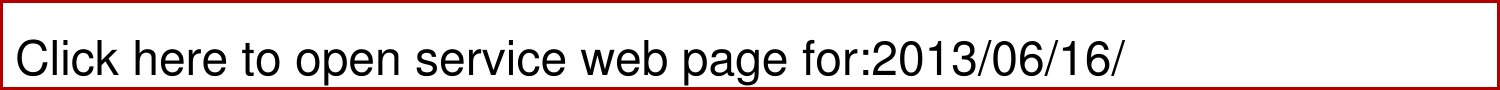| Grace Lutheran Church & School            |  |  |  |  |
|-------------------------------------------|--|--|--|--|
| 460 75 <sup>th</sup> Ave. NE              |  |  |  |  |
| Fridley, MN 55432                         |  |  |  |  |
| Email: jphein@clclutheran.com             |  |  |  |  |
| Home Page: www.CLCGraceLutheranChurch.org |  |  |  |  |
| Member: CHURCH OF THE LUTHERAN CONFESSION |  |  |  |  |

| <b>Pastor: John Hein (Cell 612-408-1635)</b> | <b>Phone: 763-784-8784</b> |
|----------------------------------------------|----------------------------|
| School Phone: 763-784-6340                   | Grades: Kindergarten-8th   |
| <b>Church Year: Pentecost 4</b>              | <b>Date:</b> June 16, 2013 |

### THE ORDER OF WORSHIP

Worship Preparation: ............................... **Psalm 32, TLH p. 130 f.**

Hymn: ....................................... **TLH 394: My Faith Looks Up to Thee** 

Liturgy: ........ **TLH, p. 5 ff. (Also available on laminated sheet in pew)** 

#### Introit:

- P: Serve the Lord with gladness; come before Him with joyful songs.
- **C: Shout for joy to the Lord, come before Him with joyful songs.**
- P Know that the Lord is God.It is He who made us, and we are His;
- **C: We are His people, the sheep of His pasture.**
- P: Enter His gates with thanksgiving and His courts with praise;
- **C: Give thanks to Him and praise His name. Glory be to God!**

### Gloria in Excelsis: ........................................................ **TLH 36, st. 3**

**All praise and thanks to God The Father now be given, The Son, and Him who reigns With them in highest heaven: The one eternal God, Whom earth and heaven adore! For thus it was, is now, And shall be evermore.** 

### First Reading: ................................................... **2 Samuel 11:26-12:15**

The Prophet Nathan confronts David with his sin of adultery and murder. May the Lord give us the same repentant heart as David.

### Gradual:

- P: Great is the Lord and most worthy of praise;
- **C: His greatness no one can fathom.**
- P I will meditate on Your wonderful works,
- **C: And I will proclaim Your great deeds.**
- P: Alleluia. Alleluia. May Your priests be clothed with righteousness;
- **C: May your saints sing for joy. Alleluia.**

| Paul confronts Peter with his hypocrisy. Peter was eating only with the         |  |
|---------------------------------------------------------------------------------|--|
| Jews, giving the impression that a wall of separation still existed between the |  |
| Gentiles and the Jews. He then explains that we are justified ("declared        |  |
| innocent before God") by faith in Christ Jesus, not by the works of the Law.    |  |

# Confession of Faith: ........................... **Apostolic Creed, TLH p. 12**

Hymn: .................................................... **TLH 390: Drawn to the Cross** 

#### Sermon: ............................................................................ **Luke 7:36-50**

*(36)* Then one of the Pharisees asked Him to eat with him. And He went to the Pharisee's house, and sat down to eat. (37) And behold, a woman in the city who was a sinner, when she knew that *Jesus* sat at the table in the Pharisee's house, brought an alabaster flask of fragrant oil, *(38)* and stood at His feet behind *Him* weeping; and she began to wash His feet with her tears, and wiped *them* with the hair of her head; and she kissed His feet and anointed *them* with the fragrant oil. *(39)* Now when the Pharisee who had invited Him saw *this,* he spoke to himself, saying, "This man, if He were a prophet, would know who and what manner of woman *this is* who is touching Him, for she is a sinner." (40) And Jesus answered and said to him, "Simon, I have something to say to you." So he said, "Teacher, say it." (41) "There was a certain creditor who had two debtors. One owed five hundred denarii, and the other fifty. (42) "And when they had nothing with which to repay, he freely forgave them both. Tell Me, therefore, which of them will love him more?" (43) Simon answered and said, "I suppose the one whom he forgave more." And He said to him, "You have rightly judged." (44) Then He turned to the woman and said to Simon, "Do you see this woman? I entered your house; you gave Me no water for My feet, but she has washed My feet with her tears and wiped *them* with the hair of her head. (45) "You gave Me no kiss, but this woman has not ceased to kiss My feet since the time I came in. (46) "You did not anoint My head with oil, but this woman has anointed My feet with fragrant oil. (47) "Therefore I say to you, her sins, which are many, are forgiven, for [literally - "so that"] she loved much. But to whom little is forgiven, the same loves little." (48) Then He said to her, "Your sins are forgiven." (49) And those who sat at the table with Him began to say to themselves, "Who is this who even forgives sins?" (50) Then He said to the woman, "Your faith has saved you. Go in peace."

# **1. Contrition 2. Affection 3. Contribution**  Offertory: ........................................................................ **TLH, p. 12 f.** Hymn: ............................................ **TLH 403: Savior, Thy Dying Love**  Offering, Prayers, Benediction: ............................... **TLH p. 14**

Hymn: .......................... **TLH 412: May We Thy Precepts, Lord, Fulfill**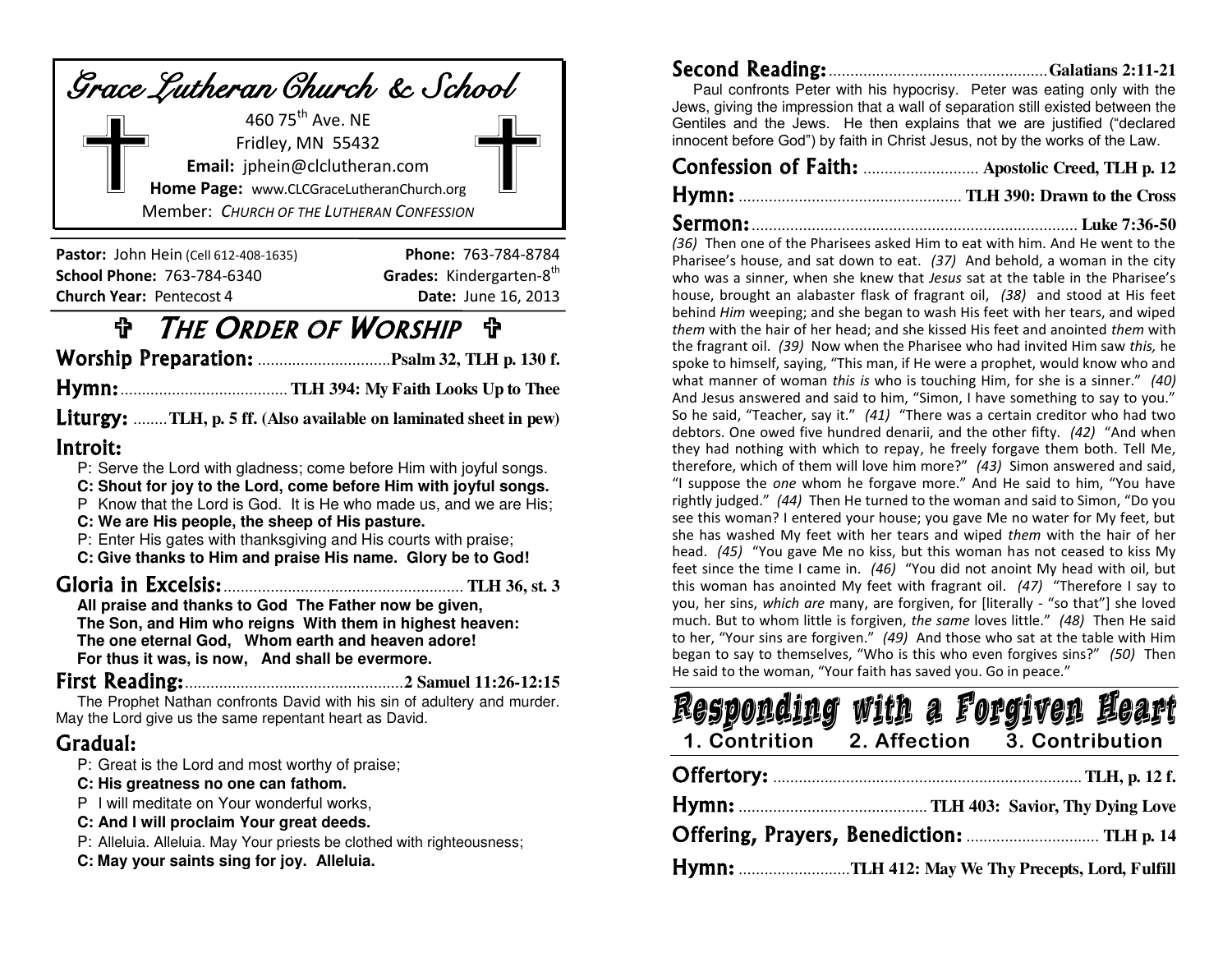## **f THE ANNOUNCEMENTS ff**

- **Among Us:** This past week Don Dahlin was hospitalized at Mercy in Coon Rapids due to complications with his liver cancer. It appears that the Lord will soon be calling Don to his eternal home. We commend him to the Lord's everlasting care and pray that Judy may be comforted with the certain hope that we have through Christ! Viola Schweikert has also been going through ups and downs with her health. Also, Christian Wendland had an emergency appendectomy yesterday. Please keep the Lord's people in your prayers!
- **Thanks:** Many thanks to my dear friends for the prayers, cards, and well wishes. Also the hospital visits from Pastor, they were much appreciated. What a blessing and comfort I have received from them!! I am recuperating, but it is a slow process. May Jesus grant me a complete recovery, even if it is slow. God Bless you! In Jesus Love, Joyce Stifter
- **VBS:** This is scheduled for August 5-9. Registration signup is located by the guest book. Those willing to volunteer for music and/or crafts may speak with Pastor Hein.
- **Android App:** Frank Radichel has provided a Grace Lutheran Church app that works with android devices (cell phones and tablets). This tool features links that members can use to stay connected with the congregation and the CLC. There is a devotional section that provides Bible readings and devotions from CLC resources. Find this by searching for "Grace Lutheran" on Google Play. Just as a reminder, Grace's website has a lot of valuable resources!
- **Fire Alarm Project:** The fire alarm in the school needs to be updated to bring it up to code. Please mark your offering envelope with "Fire Alarm" if you want your offering directed towards this project.
- **Dorm Supervisor Needed at ILC:** ILC is in need of a boys' dormitory supervisor. Men who are CLC members in good standing and are able and willing to fill this position should ask the pastor for more information about the responsibilities and compensation for this position.
- **90th Anniversary Service:** Zion Ev. Lutheran Church in Ipswich, SD, invites you to join them in celebrating its 90th Anniversary at a special worship service next Sunday, June 23, at 5:00 p.m. The guest preacher is Pastor Mark Tiefel of Bethel Lutheran Church in Morris, MN. Pastor Tiefel is the grandson of Pastor Leland Grams who served Zion for over 30 years. You are also invited to the meal served by ladies of the congregation following the service at the 4-H building on 5th Street in Ipswich. If you are unable to join Zion for this special service, please remember the congregation by offering a prayer of thanksgiving to the Lord for blessing Zion with 90 years of grace.

### **STRICT, or FAITHFUL?**

In course of our history as a church body, the Church of the Lutheran Confession, or of our individual congregations, it has been suggested by some from the outside that we are too strict. In the context of this characterization the meaning is that we are a church that is against everything. At the risk of sounding presumptuous to some, we emphatically declare that if we are "against" something, it is because we are "for" Christ. The fact is that if we say what we are for it is implicit that we are against the opposite. In response to those who think we are too strict we are not going to apologize for what we are and what we teach. Nevertheless, we are ourselves going to ask a few questions.

- $\triangleright$  If God says that He is triune, and we insist on confessing that to the exclusion of identifying with those who deny the Trinity, are we too strict?
- $\triangleright$  If the Bible is the Word of God, and we believe the Bible are we too strict if we will not identify with those who do not know what the Bible is, or even worse, who reject its claim for itself?
- $\triangleright$  If we believe that the Word is eternal and is therefore timely in every age, are we too strict when we reject the idea that God's word changes with the times?
- $\triangleright$  If we believe that going beyond Scripture is as wicked as denying any part of Scripture, is that being too strict?
- $\triangleright$  If the Bible says that God created the world in 6 days, are we being too strict when we deny evolution in whole or in part?
- $\triangleright$  If God calls a certain thought, word, or deed, sin are we too strict to call sin what God calls sin?
- $\triangleright$  If we believe from Scripture that Jesus is the Messiah, the Son of God, miraculously conceived by the Holy Ghost of the Virgin Mary, are we being too strict when we insist on believing and teaching what Scripture teaches?
- $\triangleright$  If we believe that all people are born in sin and are under the wrath of God unless delivered from death by the merits and substitutionary atonement of the Lord Jesus Christ, are we too strict?
- $\triangleright$  If we believe that we are saved by grace alone through faith in Christ without works as Scripture teaches, are we too strict in calling the teaching of salvation by grace through faith plus works contrary to Scripture?
- $\triangleright$  If we believe that he who believes and is baptized shall be saved and he who does not believe shall be damned, are we beyond Scripture?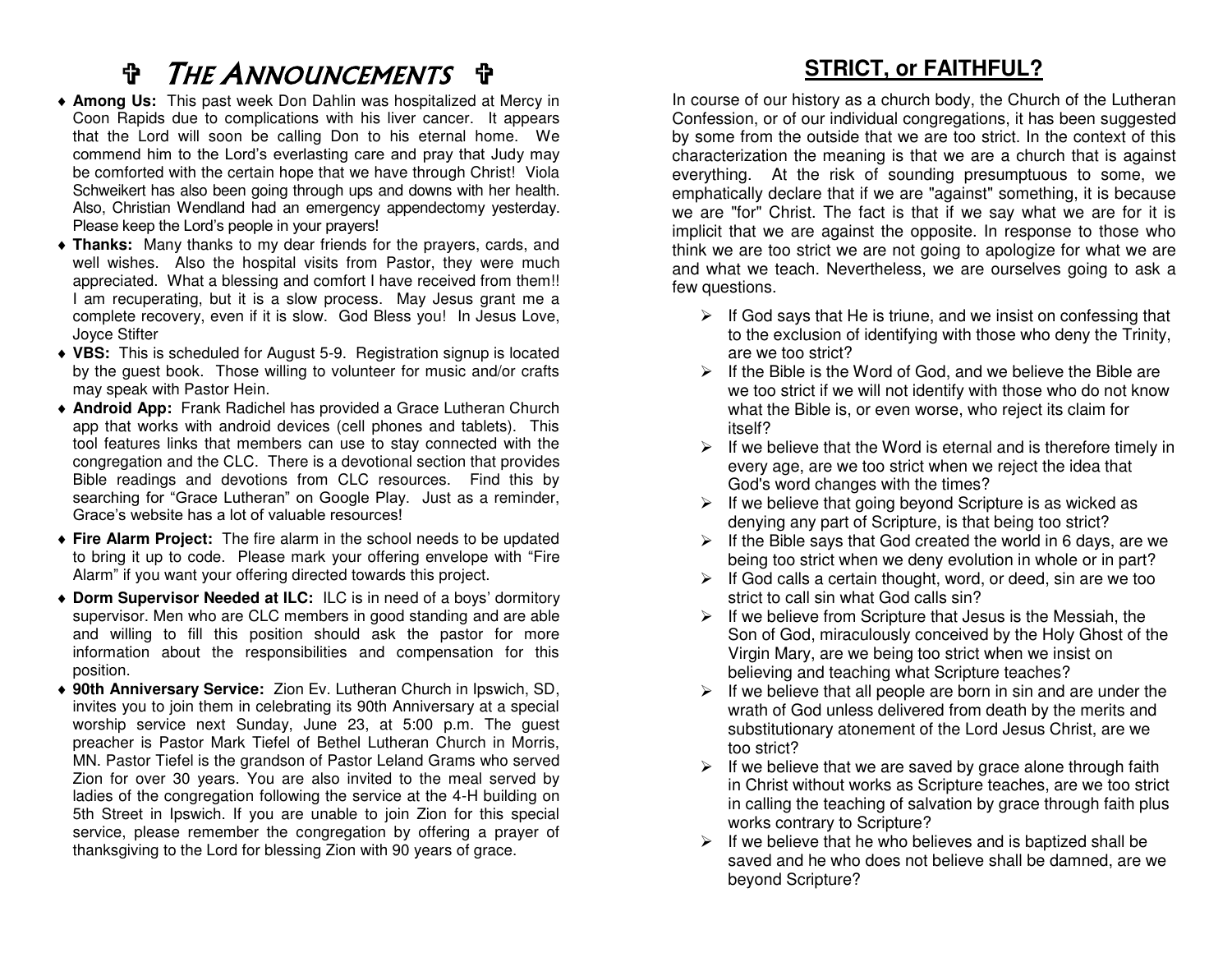- $\triangleright$  If we believe what Scripture teaches when we believe that there will be one judgment at the end, at which time God will separate the believers in Christ from the unbelievers, are we too strict?
- $\triangleright$  If we believe that we are to live as people transformed by the Gospel rather than being conformed to the world are we too strict?
- $\triangleright$  If we believe that we are not to sit at the feet of false teachers, or that we are not to join in worship with, study with, or prayer with those who teach contrary to Scripture whether in the church or outside of it, in other words if we believe that we are to "avoid" false teachers and that we are not to lend credence or support to those who teach falsely, are we too strict?
- $\triangleright$  If we believe that we cannot be neutral in what we believe as compared to those who believe that compromise of faith is an acceptable way of life, are we too strict?

We will not be dissuaded by what people think. Rather, let those who think we are too strict prove their assertion from Scripture! We maintain and shall continue to do so that as Christ believers it is our duty, yea, our privilege to speak up in defense of what we believe. With the exception of those who know nothing for sure, no one is to be pitied more than those who, once knowing the truth, have lost it, and who in their loss equate faithfulness to the Word with being too strict!

For our part God help us to stay in the faith against every accusation or temptation to compromise. C. P. Krauth wrote (if only his heirs still believed it), "Faith makes men Christians; but Confession alone marks them as Christians. The Rule of Faith is God's voice to us; faith is the hearing of that voice, and the Confession, our reply of assent to it. By our faith, we are known to the Lord as His; by our Confession, we are known to each other as His children. Confession of faith, in some form is imperative. To confess Christ, is to confess what is our faith in Him" (Conservative Reformation, page 166).

We cannot confess the truth and confess Christ by speaking out of both sides of our mouth. It is not "strict" to stand in the truth and confess it against everything contrary to it. It is called being faithful! Scripture tells us, "Be thou faithful unto death, and I will give thee a crown of life" (Revelation 2:10).

Written by Rev. Daniel Fleischer, 6/2013

### **CLC E-Devotion**

Friday, September 25, 2009

Luke 7:37-38 And there was a woman in the city who was a sinner; and when she learned that He was reclining at the table in the Pharisee's house, she brought an alabaster vial of perfume, and standing behind Him at His feet, weeping, she began to wet His feet with her tears, and kept wiping them with the hair of her head, and kissing His feet and anointing them with the perfume.

### **A FORGIVEN SINNER THANKS HER SAVIOR**

Finding the Pharisee's house, she entered in. And finding where Jesus was reclining, she stood at His feet. It was there at the feet of her Savior that the magnitude of the forgiveness she had been given, rushed over her. And the tears began to flow.

Had she intended to wash the Master's feet with her tears? We don't know. But when those tears fell, she washed. And wiping away those tears with her own hair, she prepared His feet for the perfume, that she had brought as a thank offering.

Did Jesus look into her heart to see if she had faith? He didn't need to. She was showing her faith by her actions. And that faith is what pleased Jesus. Hebrews 11:6 says, "Without faith it is impossible to please God . . ."

It was not just her courage in entering a Pharisee's house that made Jesus happy.

It was not just her tears of joyful thanksgiving that pleased Him.

It was not her humble use of her own hair to dry his tear wetted feet that was so remarkable to Jesus.

It wasn't the kisses on His toes.

It wasn't the perfume on His feet.

All of these things were important to Jesus, not because tears and kisses somehow pay for sins. All of these outward tokens of her love were pleasing to Jesus because they were signs of her inward trust in Him. In saying these words, Jesus was announcing to her, and the rest of those present, what was already true: "Then He said to her, 'Your sins have been forgiven.'"

"And He said to the woman, 'Your faith has saved you; go in peace.'" (Luke 7:48, 50 NASB)